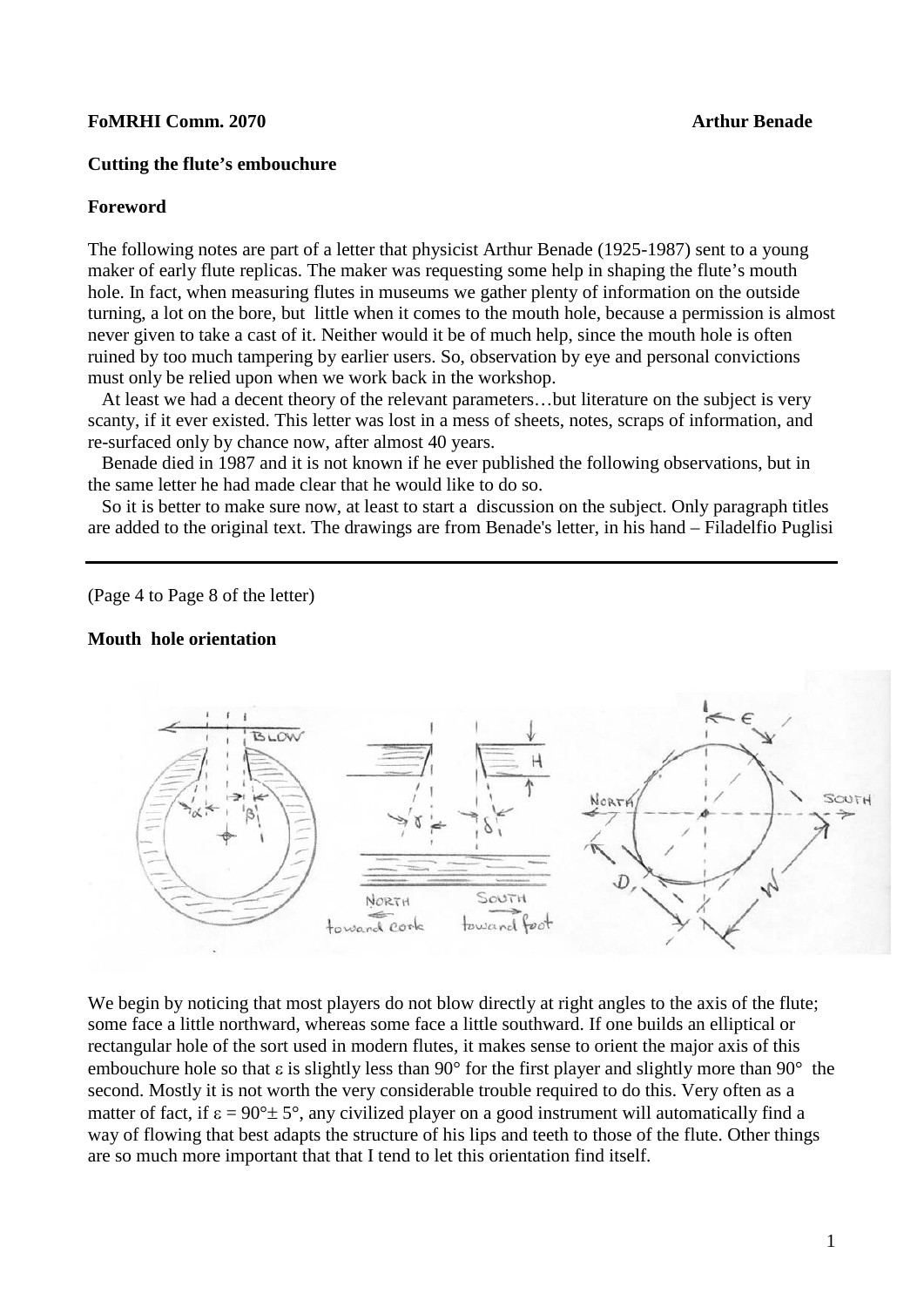The ratio D/W matters really very little in either of two cases: (a) if D/W  $\approx$ 1, as in your renaissance flutes, 5% from round makes more of a difference to the appearance then to the playing provided the area is kept constant and (much more important) the undercuttings are properly proportioned, as outlined below. (b) if D/W≈ 0.8 as in the 19<sup>th</sup> century and later instruments again there is more constraint against a 5% change via appearance than via playing.

The two tribes (a) and (b) play differently from one another however, mainly because (with  $\varepsilon = 90^{\circ}$ ) D is fairly constrained by steered—flow air-jet physics, whereas W is controlled more by the player's preferences or ability to manage a narrow or a wide air jet (see wt in my Fig. 22.10 page 490, Fundamentals of Musical Acoustics).

Once again I must emphasize that the freedom claimed depends on one's ability to "get everything else right" in a manner consistent with changes we are discussing.

# **Longitudinal Undercutting**

The choice of whether the undercut angles  $\gamma$  and  $\delta$  on the north and south sides of the hole are equal or not is almost random, again subject to the general "rightness" proviso.

As long as  $(γ + δ)$  is roughly constant it doesn't much matter (so far in our discussion) what the sum is, provided the hole impedance reduction associated with the undercutting is taken care of some place.

It is traditional to choose the inequality to favor players who face left or right, but one finds schools of thought that are directly contradictory when you look at what is recommended!

You will see a little better what is involved by the time you have read about the rest of the undercutting business. For many years good flutes have been made in which these two angles are zero. However, one really does get better results if the inner corners are rounded, or undercut part way and then rounded.

# **Transverse Undercutting**

The question of suitable angles  $\alpha$  and  $\beta$  has been much vexed.

Look at Figs. 9, l0 and 11 of Miller's translation of Boehm's The\_Flute and Flute-Playing (Dover 1964) plus the accompanying text ... Boehm's and\_Miller's.

For today's flutes one often finds that  $\beta = -\alpha$ , (!!) and  $\gamma = \delta = 0$  because a

straight-sided cutter has been used to form the hole, with the center of the hole being offset from the tube axis.



It is however in this case good practice to undercut to produce a larger (including positive) value for β for at least the inner half of the chimney height.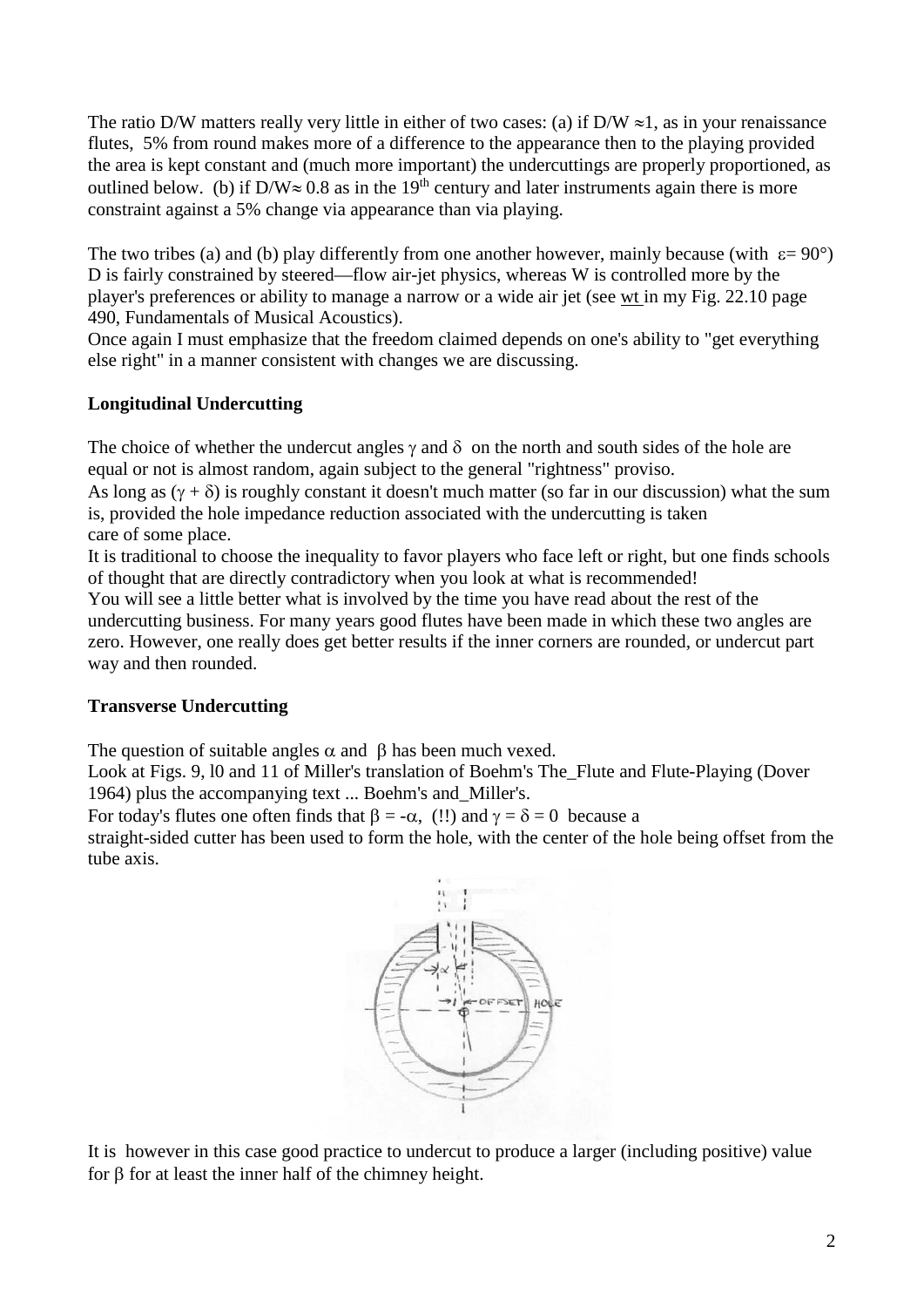Analogous part-way undercutting on the forward side (two-valued alfa in this region) is NOT A GOOD IDEA. In fact it can sometimes lead to disaster.

 Setting aside the newer flutes where the lip-plate angle gets into the act, let me say that for embochure holes of the sort one sees on renaissance and baroque flutes, the angle  $\alpha$  needs to be around 7 degrees.

 The modern maker is often confused by what he sees and makes the angle on his old instrument copies considerably bigger than this. Worse yet, he may try generating the whole embouchure hole profile by pulling a rotating conical cutter (fraise) outwards from the inside, so that  $\alpha = \beta = \gamma = \delta$ . The next paragraph suggests a reason why today's maker is plausibly led to make this mistake The larger embouchure holes used on classical and modern flutes need less undercutting, mainly because a larger hole drilled into the same head diameter automatically gives the effect of larger  $\alpha$ . This is true to an exaggerated extent on the Boehm flute where the bore diameter at the embouchure hole is only l7 mm instead of the l9 mm typical of the conical flute that immediately preceded it. The fact that Boehm's own first design was conical may help us understand the discrepancy between what he said and what his matured experience led him to do.

It may also explain why people tend today to make  $\alpha$  too big when trying to make a baroque or renaissance flute -- it looks drastically undercut to someone used to today's instrument. Also they may be thinking of the  $\alpha = 90^{\circ}$  of a recorder!

All this talk, and I have not said what is the symptom of a overlarge  $\alpha$  : The stupid thing will not speak well. The tone is gutless, no dynamics, no power, wobbly pitchs, poor attack. You cannot pounce on a note, even when the headjoint alone is tested.

 The fact that uncovering a lot of the hole will make it play less badly is often a clue to too big an  $\alpha$  since rolling the flute away will reduce the angle between the wind and the edge against which you blow. Notice that this angle  $\alpha$  is the only thing that I have discussed that has relatively close tolerances, and is not negotiable via trade-offs with other parameters.

 I will not take time here to say why it is on the other hand that much can be gained by increasing beta (as mentioned earlier), even to an extent that at first looks absurd.

### **Transitions beetwen Undercut Angles**

We are now in a position to describe something that is crucial to the proper working of an embouchure hole, regardless of its basic style or vintage: the way in which one arranges the transitions between the undercut angles specified so far (front and back, north and south).

If we define an azimuth angle  $\theta$  measured counterclockwise from a blowing direction normal to the flute axis, then your angle  $\alpha$  defines the undercut at the azimuth  $\theta = 0$ ,  $\gamma$  defines it at  $\theta = 90^{\circ}$ ,  $\beta$ at 180°, and δ at 270°.

 Our problem is to specify the transition behavior between these 90°azimuths. First and foremost we consider azimuths lying in the region one blows against, running counterclockwise from about  $\theta = 300^{\circ}$  (= -60°) and  $\theta = +60^{\circ}$ .

In this region the embouchure wall must have a profile such that at every angle  $\theta$  the intersection of the hole surface with a plane containing the hole's own axis is a straight line.

 An attempt to generate this part of the profile with a file is doomed to failure since any convexity of the intersection leads to fluffy tone and slow response. The tool to use is a stubby, straight edged scraper with a large round handle.

The diagram below shows how I use the word "convex" and "concave" .

It also shows a perfectly acceptable undercutting profile in the azimuth region that lies outside the magic 60°.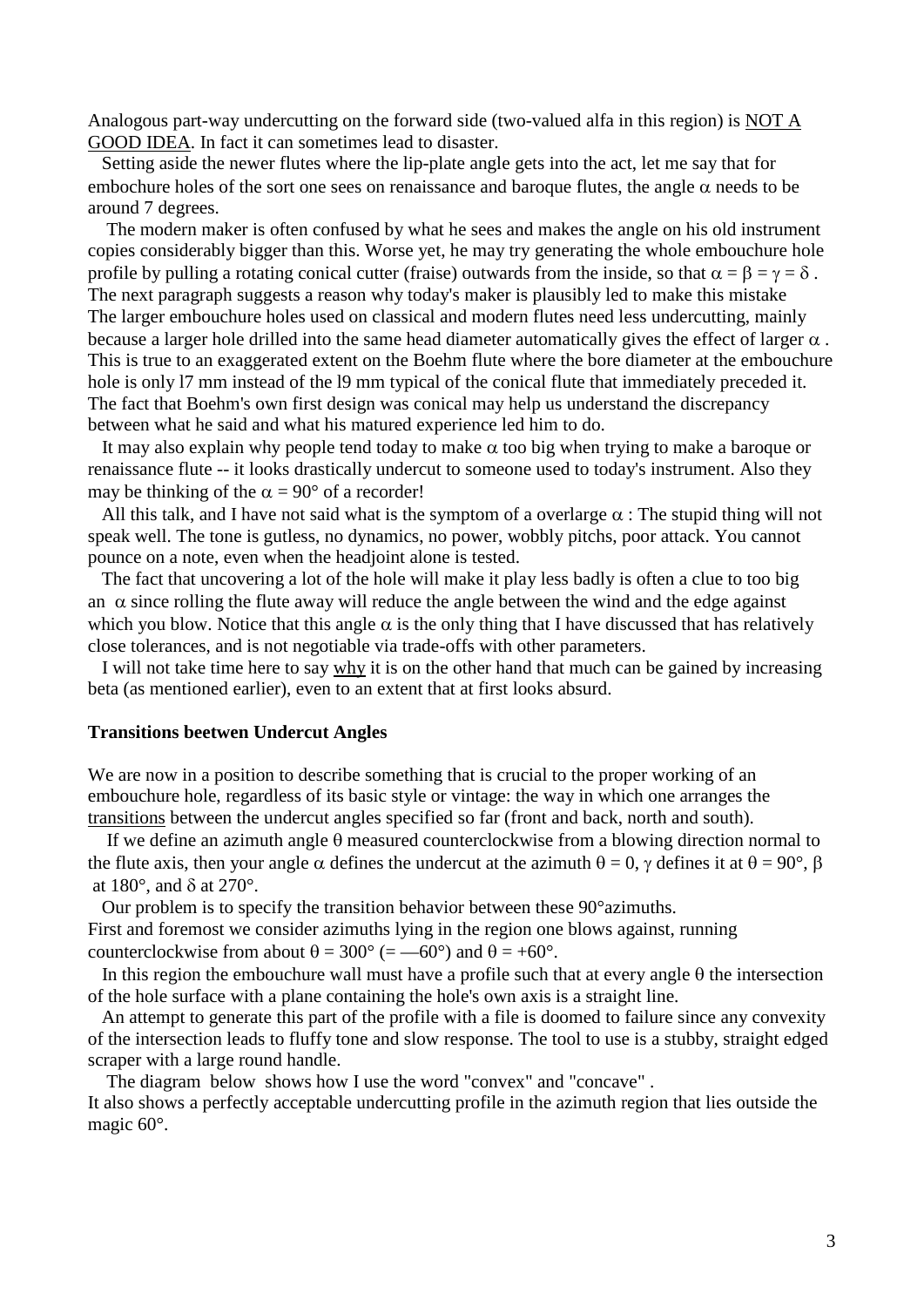

To give you an idea of the touchiness of a flute regarding convexity (especially in the regions centered at about  $\theta = 45^{\circ}$ ) let me give an example from a few years ago.

 Scraping out patches of convexity the size of the capital O of this typewriter, located about 3 mm down into the hole, one at  $\theta = +45^{\circ}$  and one near -45° made one otherwise good flute "wake" up" enough that my son who is not a wind player but has good ears come downstairs to see what had happened. He asked what I'd done to make such an abrupt change in what he heard of my music ... "it sounded as though the flute was let out of jail"...! I will grant that you sometimes see flutes that play ok with a little convexity in the region I'm talking about, and that sometimes removing it does not make a dramatic change. In every case however, closer examination shows that (a) if the flute is otherwise good it can be made to play better, (b) if it is not good the change of profile has its effects masked by other things (c) the player doesn't know how to really exploit the instrument and so fails either to notice or to display the change.

Important! The foregoing is not intended to suggest that you take a knife to a famous old flute to correct the hackings of some idiot who thinks a little scraping around the rim will improve things. There are many such vandals, and the results of their destructions should be left to their shame, unless you propose to make a proper restoration. This requires inlaying an entirely new piece within which a hole will be cut.

 To do less is merely to saddle the museum curator or collector with yet another flute with an oversize embouchure hole for which its other proportions were not designed. Such instruments are unfortunately not rare, in part because some ignorant souls have tried by such mayhem to raise the pitch of A-435 instruments to A-440 (etc., etc.).

### **Rounding of Edges**

The question of suitable rounding (or not rounding) of the inner and outer ends of the embouchure hole is in part easy and in part hard to answer.

 At the inner end of the hole, all the rounding your courage permits will lead to freer and stronger blowing at the loud end of the dynamic range, without loss of control at the pianissimo end.

 As usual the caveat holds that one must be sure that the overall acoustical structure of the instrument is consistent with the slightly reduced impedance of a well rounded hole as compared with an unrounded one.

At the outer end of the hole things are more complicated: The region outside the central region defined by  $\theta \pm 60^{\circ}$  can be rounded almost as vigorously as the inner end, although it tends to look sloppy if carried as far as I would otherwise prefer.

Within the magic region one works a fairly sharp edge, finishing it with many trials very slowly